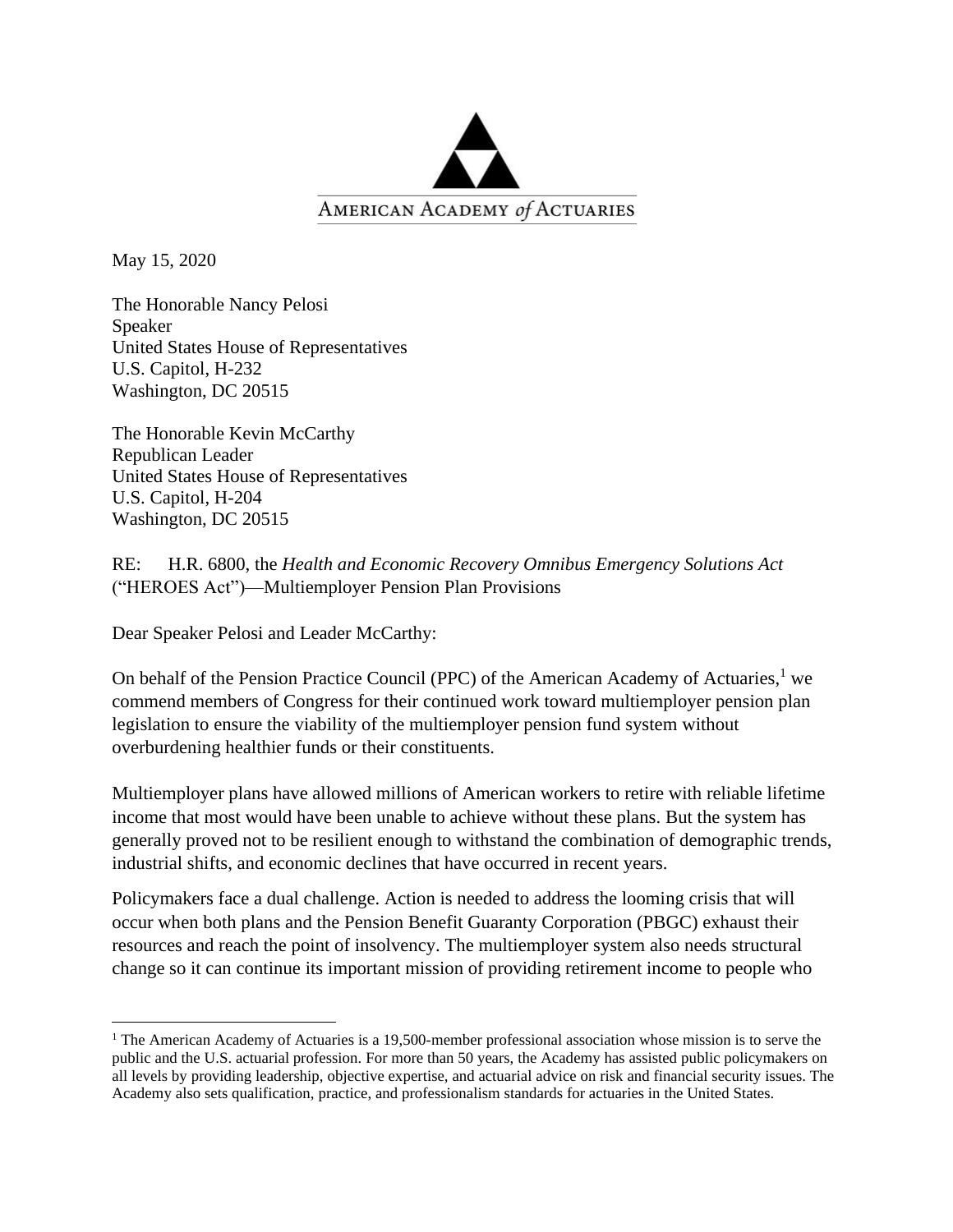need it, while also ensuring that the system does not fall into crisis again. The sooner there is action, the less painful the corrective measures may be.

There are roughly 125 multiemployer pension plans covering more than 1 million participants in "critical and declining status," which generally indicates they are expected to fully exhaust their assets within 20 years. The number of critical and declining plans is likely to significantly increase due to the impact of the global COVID-19 pandemic. As a result, more than a million participants face the possibility of losing their retirement benefits. In addition, economic conditions resulting from COVID-19 will cause some plans to face potentially onerous contribution and benefit changes as a result of a change in their Pension Protection Act (PPA) zone status and immediate changes to their Funding Improvement or Rehabilitation Plan.

The retirement provisions in the HEROES Act in Division D (the "Emergency Pension Plan Relief Act of 2020") and Division N (the "GROW Act") contain a number of important multiemployer provisions that address these issues.

The special partition relief in the HEROES Act will have a powerful stabilizing effect on distressed multiemployer plans and the PBGC, and would allow plans to pay full retirement benefits to more than a million participants who are currently in danger of losing their benefits. This relief should carefully weigh the protection of accrued benefits and the special partition relief eligibility criteria with the cost of the legislation.

Similarly, the HEROES Act should ideally consider the source of appropriations necessary for PBGC to provide the special partition relief, as well as administration and operating expenses. A balance between general taxpayer revenues and increases in PBGC premiums would allow the continued viability of the multiemployer system without overburdening plans or their participants.

Finally, the HEROES Act provides welcome relief similar to what was provided after the 2008 Great Recession. Under these provisions, plans would have the option of phasing in the economic impact of COVID-19, which includes significant asset declines, reduced hours and contributions, layoffs, employer shutdowns, and in some cases employer closures.

The single-employer defined benefit system has, of course, also been affected by the pandemic. The rules governing this system are intended to balance near-term flexibility for plan sponsors with long-term risk management considerations to ensure the payment of benefits. In extraordinary times when immediate concerns demand greater attention, it is appropriate to revisit this balance. The proposed legislation will affect many stakeholders: plan sponsors, beneficiaries, PBGC, and taxpayers. The impact on these stakeholders should be carefully considered. Consideration of the legislation should ideally also differentiate relief addressing current, likely temporary concerns from actions intended to permanently alter the dynamics of the system. Further thought should also be given to continuing availability of appropriate disclosures on plan financial health regardless of decisions made based on the balance between stakeholders and short-term vs. long-term needs.